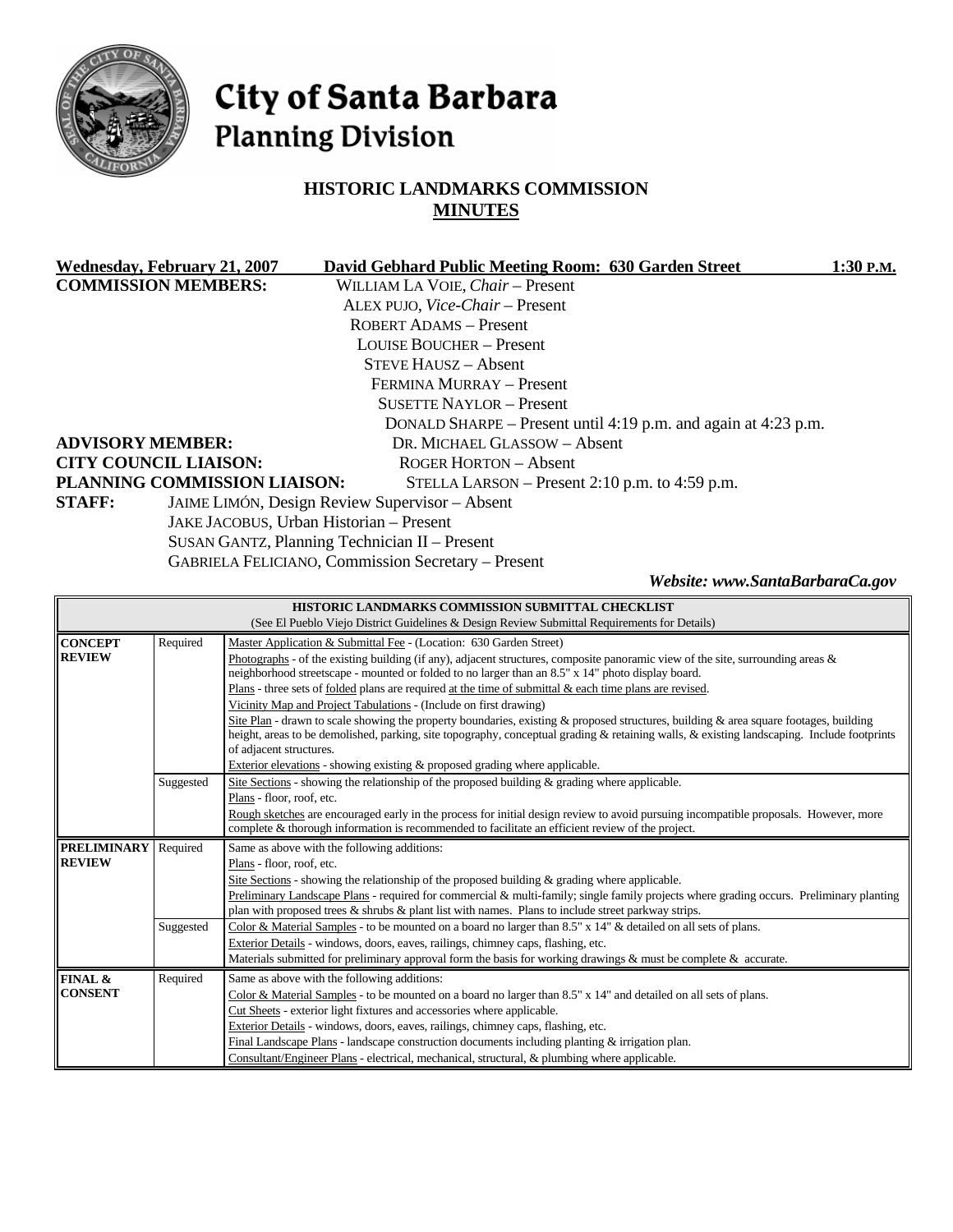#### **PLEASE BE ADVISED**

- \*\* All approvals made by the Historic Landmarks Commission (HLC) are based on compliance with Municipal Code Chapter 22.22 and with adopted HLC guidelines. Some agenda items have received a mailed notice and are subject to a public hearing.
- \*\* The approximate time the project will be reviewed is listed to the left of each item. It is suggested that applicants arrive 15 minutes early. The agenda schedule is subject to change as cancellations occur. Staff will notify applicants of time changes.
- \*\* The applicant's presence is required. If an applicant is not present, the item will be postponed indefinitely. If an applicant cancels or postpones an item without providing advance notice, the item will be postponed indefinitely and will not be placed on the following HLC agenda. In order to reschedule the item for review, the applicant must fill out and file a Supplemental Application Form at 630 Garden Street (Community Development Department) and submit appropriate plans.
- \*\* The Commission may grant an approval for any project scheduled on the agenda if sufficient information has been provided and no other discretionary review is required. Substitution of plans is not allowed, if revised plans differing from the submittal sets are brought to the meeting, motions for preliminary or final approval will be contingent upon staff review for code compliance.
- \*\* Preliminary and Final Historic Landmarks Commission approval is valid for one year from the date of the approval unless a time extension or Building Permit has been granted.
- \*\* The Commission may refer items to the Consent Calendar for Preliminary and Final Historic Landmarks Commission approval.
- **\*\* Items before the Commission may be appealed to the City Council. For further information on appeals, contact the Planning Division Staff or the City Clerk's Office. Said appeal must be in writing and must be filed with the City Clerk at City Hall within ten (10) calendar days of the meeting at which the Commission took action or rendered its decision. The scope of this project may be modified under further review.**
- \*\* **AMERICANS WITH DISABILITIES ACT:** In compliance with the Americans with Disabilities Act, if you need special assistance to participate in this meeting, please contact the Planning Division at (805) 564-5470. Notification at least 48 hours prior to the meeting will enable the City to make reasonable arrangements.
- **\*\* AGENDAS, MINUTES and REPORTS:** Copies of all documents relating to agenda items are available for review at 630 Garden St. and agendas and minutes are posted online at [www.SantaBarbaraCa.gov](http://www.santabarbaraca.gov/). If you have any questions or wish to review the plans, please contact Susan Gantz, at (805) 564-5470 between the hours of 8:30 a.m. to noon and 1:00 p.m. to 4:00 p.m., Monday through Friday.

#### **LICENSING ADVISORY:**

The Business and Professions Code of the State of California and the Municipal Code of the City of Santa Barbara restrict preparation of plans for certain project types to licensed professionals. Applicants are encouraged to consult with Building and Safety Staff or Planning Staff to verify requirements for their specific projects.

Unlicensed persons are limited to the preparation of plans for:

- $\triangleright$  Single or multiple family dwellings not to exceed four (4) units per lot, of wood frame construction, and not more than two stories and basement in height;
- ¾ Non-structural changes to storefronts; and,
- ¾ Landscaping for single-family dwellings, or projects consisting solely of landscaping of not more than 5,000 square feet.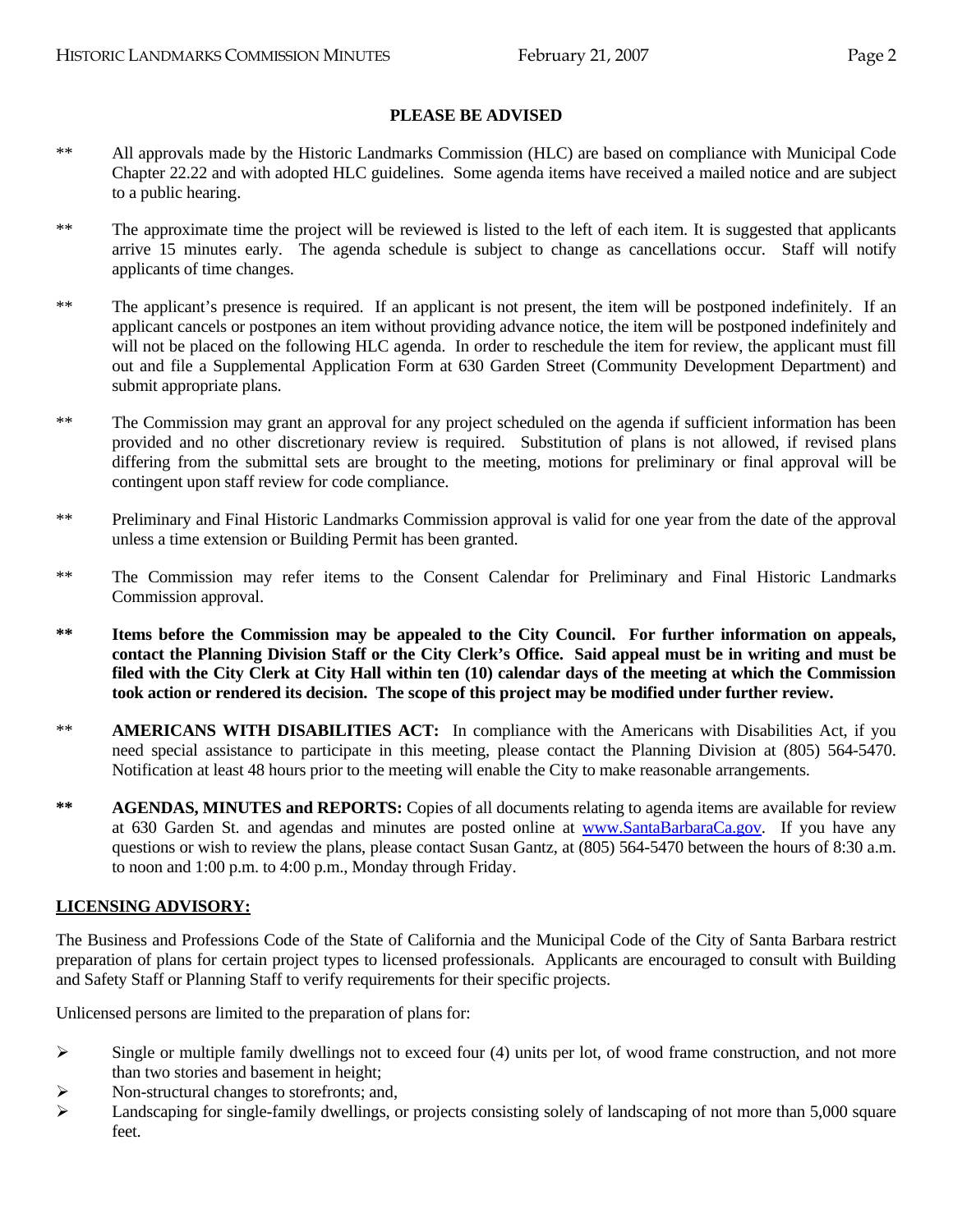# **NOTICE:**

- A. That on February 16, 2007, at 4:00 P.M., this Agenda was duly posted on the indoor and outdoor bulletin boards at the Community Development Department, 630 Garden Street, and online at www.SantaBarbaraCa.gov.
- B. This regular meeting of the Historic Landmarks Commission will be broadcast live and rebroadcast in its entirety on Friday at 1:00 P.M. on Channel 18.

# **GENERAL BUSINESS (1:31):**

A. Public Comment:

Any member of the public may address the Historic Landmarks Commission for up to two minutes on any subject within their jurisdiction that is not scheduled for a public discussion before the Board on that day. The total time for this item is ten minutes. (Public comment for items scheduled on today's agenda will be taken at the time the item is heard.)

No public comment.

B. Approval of the minutes of the Historic Landmarks Commission meeting of February 7, 2007.

| <b>Motion:</b> | Approval of the minutes of the Historic Landmarks Commission meeting of<br>February 7, 2007, with corrections. |  |
|----------------|----------------------------------------------------------------------------------------------------------------|--|
| Action:        | Boucher/Sharpe, 7/0/0. (La Voie abstained. Murray abstained from Item 13. Hausz<br>absent.) Motion carried.    |  |

C. Consent Calendar.

**Motion: Ratify the Consent Calendar as reviewed by William La Voie.**  Action: Boucher/Sharpe, 7/0/0. (Boucher opposed to Item A. Adams/Sharpe abstained from Item A. Murray abstained from Item G. Hausz absent.) Motion carried.

- D. Announcements, requests by applicants for continuances and withdrawals, future agenda items, and appeals.
	- 1. Ms. Gantz announced that Chair LaVoie would be leaving at 5:30 p.m. and Commissioner Hausz would be absent.
	- 2. Jake Jacobus, Associate Planner/Urban Historian, announced a special meeting of the Designations Subcommittee on Wednesday, March 28, 2007, at 4 p.m. in the David Gebhard Public Meeting Room. William La Voie, Fermina Murray and Louise Boucher will be in attendance. Mary Louise Days, former City Urban Historian, will attend as well. Property owners, whose properties will be reviewed during the meeting, will be individually notified.
	- 3. Mr. Adams announced the Kids Draw Architecture program at the UCSB University Art Museum on Saturday, February 24, 2007, from 1:00 to 3:00 p.m. in partnership with the Architectural Foundation of Santa Barbara.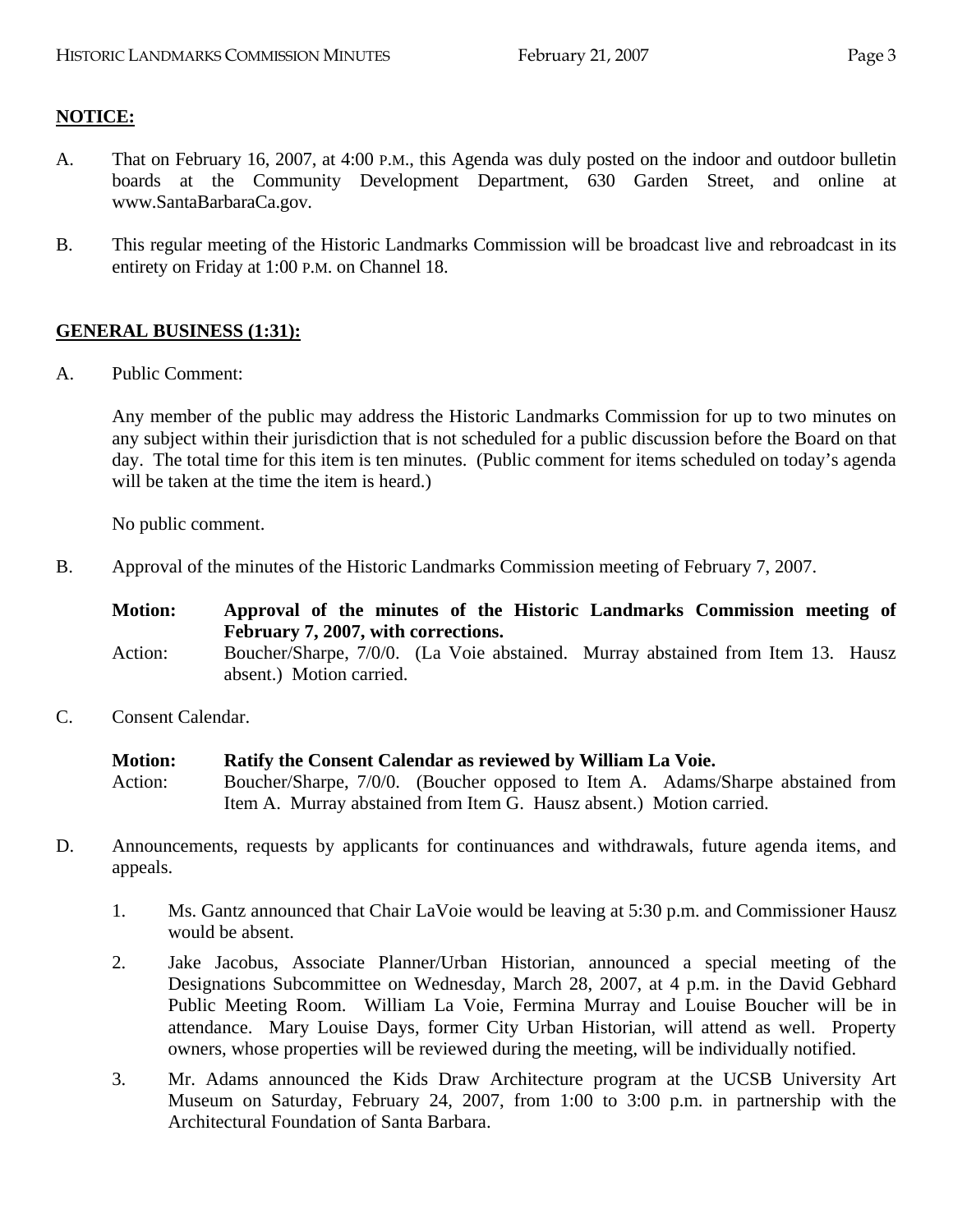Mr. La Voie reported that he attended a joint meeting on February  $20<sup>th</sup>$  of the Planning Commission (PC) and City Council. They discussed the Master Plan, now renamed "Plan Santa Barbara," and the progress being made. He also reported that the second part of the meeting involved the status of the Staff Hearing Officer's handling of modifications. Fewer modifications are being granted in comparison to previous years and there have been only three appeals to the PC in the last year. Mr. La Voie stated that close to 600 preapplication consultations have taken place and only about 90 modifications have actually occurred.

F. Possible Ordinance Violations.

No violations reported.

# **ARCHAEOLOGY REPORT**

# 1. 924 GARDEN ST J C-2 Zone

(1:45) Assessor's Parcel Number: 029-301-026 Application Number: MST2006-00557 Owner: Collinge Trust Owner: Wayne Ashcraft Agent: Barbara Beisel Architect: Kirk Gradin

(This is a revised project description. This is a City Landmark: El Caserío. Proposal to remove an existing 223 square foot accessory building and 345 square foot carport and construct a 910 square foot, two-story addition (including an eight square foot deck) to an existing 928 square foot single-family residence. Staff Hearing officer approval will be required to allow two uncovered parking spaces to be located within the required front and interior yard setback, and for a wall located within the first 10' of the front lot line to exceed a maximum height of 3 1/2'. The parcel is approximately 3,900 square feet in size.)

# **(Review of Phase I Archaeological Resources Report prepared by David Stone, Stone Archaeological Consulting.)**

Staff comment: Susan Gantz, Planning Technician II, stated Dr. Glassow reviewed the report and concluded that the archaeological investigation supports the report's conclusions and recommendations that, because the proposed project would not have the potential to result in significant impacts on either prehistoric or historic archaeological resources, no mitigation measures are required.

# **Motion: The Commission accepts the report.**

Action: Naylor/Adams, 7/0/0. (Hausz absent.) Motion carried.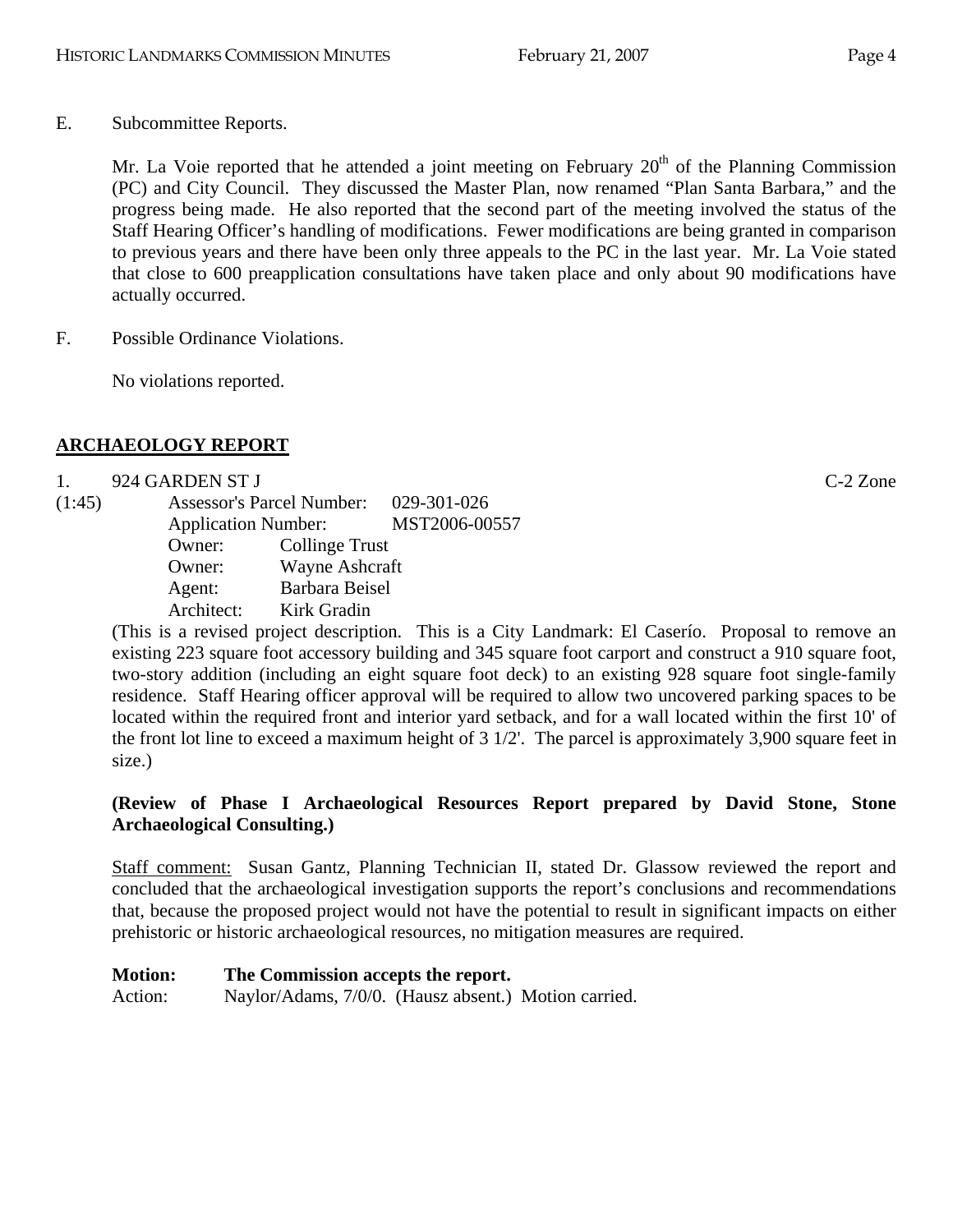# **HISTORIC STRUCTURES REPORT**

| 2.     | 561 W MOUNTAIN DR                     |                                            | A-1 Zone |
|--------|---------------------------------------|--------------------------------------------|----------|
| (1:46) | Assessor's Parcel Number: 021-110-018 |                                            |          |
|        |                                       | Application Number: MST2004-00206          |          |
|        | Owner:                                | Jorgensen Ranch, LLC                       |          |
|        | Applicant:                            | <b>Brent Daniels</b>                       |          |
|        | Architect:                            | Cearnal Andrulaitis, LLP                   |          |
|        |                                       | Landscape Architect: Van Atta & Associates |          |

(Proposal for a four lot subdivision and construction of three new single-family residences on an 8.81 acre site in the Hillside Design District. An existing single-family residence with detached two-car garage would remain on one of the four new parcels. Each of the three proposed single-family residences would be one-story with attached garages on a lower level. The new residences would range in size from 4,147 to 4,700 square feet with garages from 819 to 825 square feet. Each new garage would require a modification to be in excess of 750 square feet. The proposal includes 1,450 cubic yards of grading outside the footprints of the buildings.)

#### **(Continued review of Historic Structures/Sites Report prepared by Shelley Bookspan.)**

Present: Shelley Bookspan, Historian

Staff comment: Jake Jacobus, Associate Planner/Urban Historian, stated that, in response to the Commission's request for more information and photographs, the Historian provided an amended version of the report.

Public comment opened at 1:50 p.m.

Kellam De Forest, local resident, pointed out the importance of siting structures and stated his hope that the report included the three proposed single-family residences and how they are sited for both the original house and the neighbors' views. Mr. La Voie responded that those issues would not be within the scope of this report.

Public comment closed at 1:50 p.m.

**Motion: The Commission accepts the report and designates the house as a Structure of Merit.** 

Action: Boucher/Murray, 7/0/0. (Hausz absent.) Motion carried.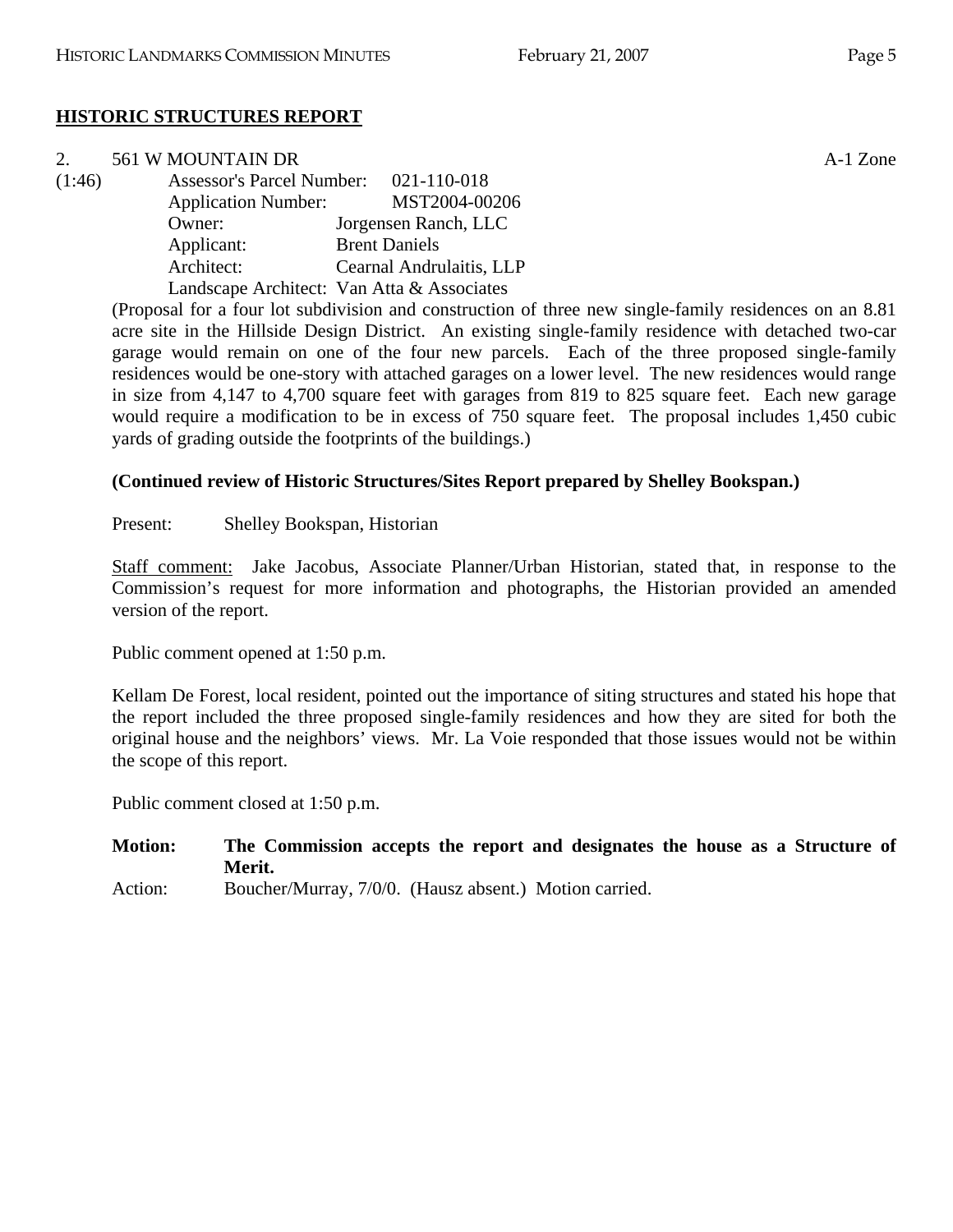# **ARCHAEOLOGY REPORT**

| 3.     | 2 ROSEMARY LN                         |                      | E-1 Zone |
|--------|---------------------------------------|----------------------|----------|
| (1:51) | Assessor's Parcel Number: 015-093-018 |                      |          |
|        | <b>Application Number:</b>            | MST2006-00546        |          |
|        | Owner:                                | <b>Wesley Gibson</b> |          |
|        | Landscape Architect: Bethany Clough   |                      |          |

(This residence designed by Harriet Moody was determined to be landmark-worthy in an Historic Structures/Sites Report prepared by Post-Hazeltine Associates and accepted by the Historic Landmarks Commission on March 8, 2006. Proposal for a new swimming pool, spa, hardscaping, landscaping, and fencing on an 8,726 square foot parcel.)

# **(Review of Phase I Archaeological Resources Report prepared by David Stone, Stone Archaeological Consulting.)**

Staff comment: Susan Gantz, Planning Technician II, stated Dr. Glassow reviewed the report and concluded that the archaeological investigation supports the report's conclusions and recommendation that the project impacts on prehistoric resources are considered to be less than significant.

| <b>Motion:</b> | The Commission accepts the report.                   |
|----------------|------------------------------------------------------|
| Action:        | Naylor/Sharpe, 7/0/0. (Hausz absent.) Motion carried |

# **HISTORIC STRUCTURES REPORT**

# 4. 2 ROSEMARY LN

(1:52) Assessor's Parcel Number: 015-093-018 Application Number: MST2006-00546 Owner: Wesley Gibson Landscape Architect: Bethany Clough

(This residence designed by Harriet Moody was determined to be landmark-worthy in an Historic Structures/Sites Report prepared by Post-Hazeltine Associates and accepted by the Historic Landmarks Commission on March 8, 2006. Proposal for a new swimming pool, spa, hardscaping, landscaping, and fencing on an 8,726 square foot parcel.)

# **(Review of Historic Structures/Sites Addendum Report prepared by Post/Hazeltine Associates.)**

Present: Pamela Post, Post/Hazeltine Associates

Staff comment: Jake Jacobus, Associate Planner/Urban Historian, stated this is an addendum to a report that was previously approved. Although the Moody Sisters cottage had significant revisions and alterations, the report concluded that the house was still Landmark Worthy for the following reasons: 1) The cottage retained its main character defining features. 2) It is one of six or eight cottages in the area associated with the Moody sisters. Mr. Jacobus also stated that, originally, the pool was designed to look as a craftsman water feature but, for reasons of site constraints and safety, it was found that the pool needed to be relocated. The addendum to the report directs its attention to the design of the wall around the pool and the pool itself.

**Motion: The Commission accepts the report as presented.**  Action: Adams/Sharpe, 7/0/0. (Hausz absent.) Motion carried.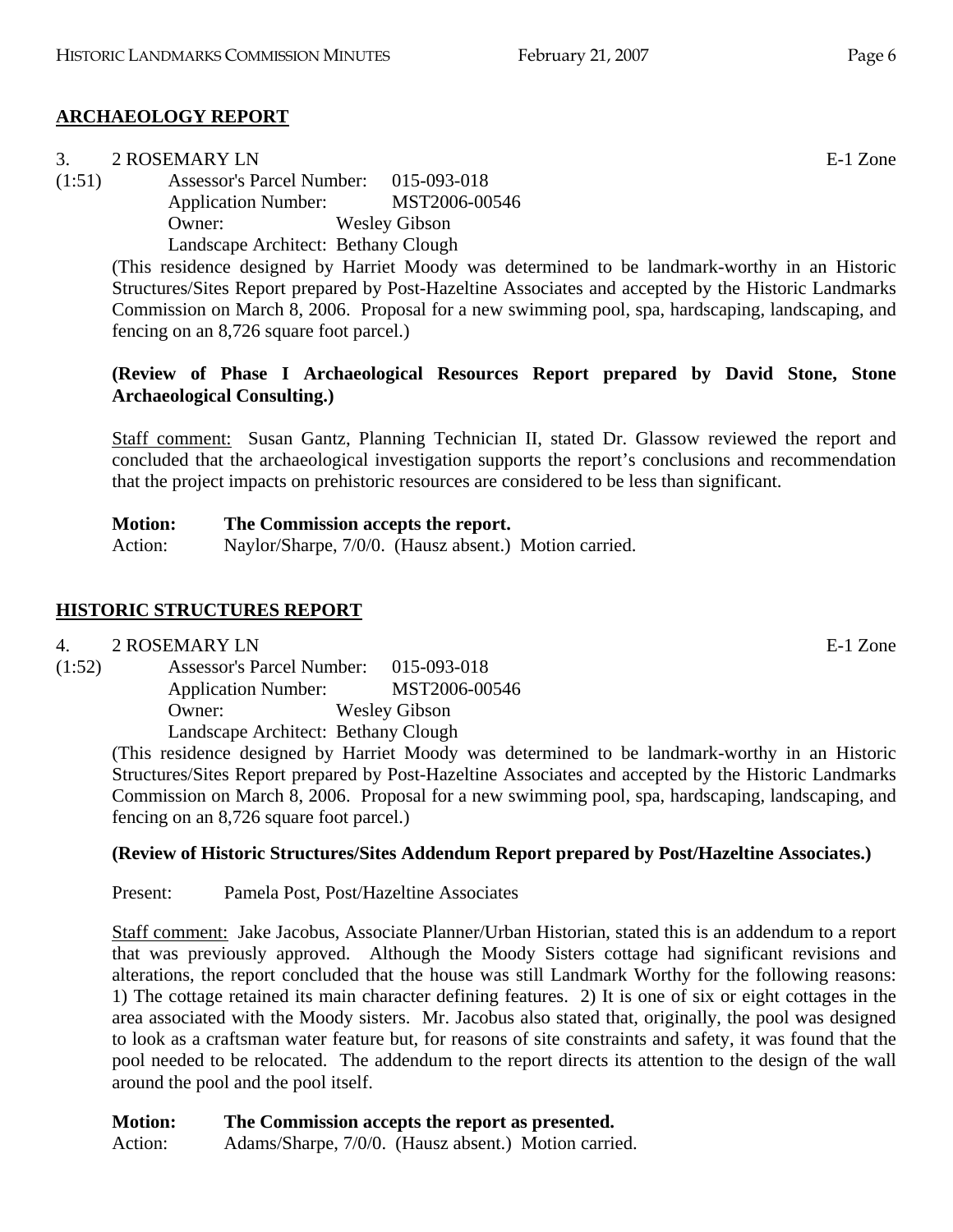#### **CONCEPT REVIEW - NEW**

| 5.     | 2 ROSEMARY LN                         |                                                                                              | E-1 Zone |
|--------|---------------------------------------|----------------------------------------------------------------------------------------------|----------|
| (2:02) | Assessor's Parcel Number: 015-093-018 |                                                                                              |          |
|        | <b>Application Number:</b>            | MST2006-00546                                                                                |          |
|        | Owner:                                | <b>Wesley Gibson</b>                                                                         |          |
|        | Landscape Architect: Bethany Clough   |                                                                                              |          |
|        |                                       | This residence designed by Harriet Moody was determined to be landmark-worthy in an Historic |          |

determined to be landmark-worthy in an Historic Structures/Sites Report prepared by Post-Hazeltine Associates and accepted by the Historic Landmarks Commission on March 8, 2006. Proposal for a new swimming pool, spa, hardscaping, landscaping, and fencing on an 8,726 square foot parcel.)

#### **(PROJECT REQUIRES ENVIRONMENTAL ASSESSMENT AND HISTORIC RESOURCE FINDINGS.)**

- Present: Bethany Clough and Jack Kiebel, Landscape Architects Wesley Gibson, Owner
- Straw vote: How many of the Commissioners can support the use of interlocking cobble pavers in this instance? 7/0.
- **Motion: Preliminary approval and continued two weeks to the Consent Calendar with the following comments:** 1) The Commission will support the use of the cobble pavers as proposed. **2)** There shall be a reduction in the width of the driveway to the minimum required, with landscaping provided to the west. **3)** There shall be an irregular edge on the outside edge of the pool. **4)** As to the landscaping, it shall be in the palette of an English border planting, with more variety and more informality. **5) Historic Resource Findings were made as follows:** The project will not cause a substantial adverse change in the significance of an historical resource.
- Action: Boucher/Adams, 7/0/0. (Hausz absent.) Motion carried.

Mr. Adams will be reviewing the landscape design on the Consent Calendar.

# **CONCEPT REVIEW – NEW: PUBLIC HEARING**

6. 101 E VICTORIA ST C-2 Zone

(2:24) Assessor's Parcel Number: 029-071-013 Application Number: MST2006-00758 Owner: 101 East Victoria Architect: Cearnal Andrulaitis, LLP

> (Proposal to demolish an existing two-story 11,900 square foot commercial office building and construct a new three-story 17,659 square foot commercial building comprised of 50 condominium office units on a parcel of approximately 19,000 square feet. Forty-one parking spaces will be provided underground. Planning Commission approval is required for Transfer of Existing Development Rights, a Tentative Subdivision Map, the new Condominium Development, Development Plan Approval findings, and a Modification to provide less than the required amount of parking spaces.)

# **(COMMENTS ONLY; PROJECT REQUIRES ENVIRONMENTAL ASSESSMENT AND PLANNING COMMISSION APPROVAL.)**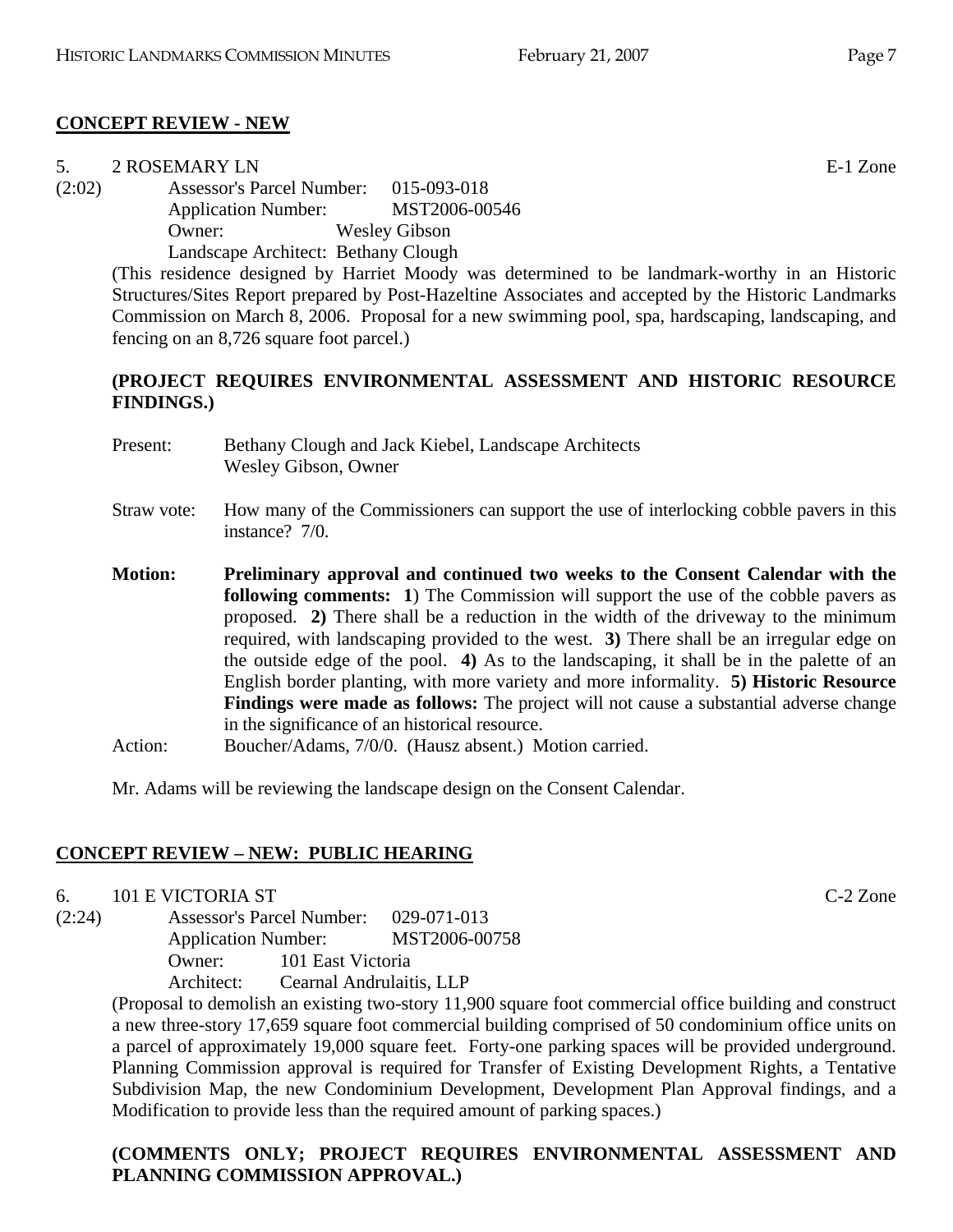Present: Brian Cearnal and Joe Andrulaitis, Cearnal Andrulaitis Architects Jonathan Starr, Ownership Partner

Public comment opened at 2:43 p.m.

**Jim Westby**, Vice-President of Santa Barbara Safe Streets, expressed opposition to a parking modification that would create a need for more commercial traffic. He commented that there should be an Environmental Impact Report (EIR) to determine the full impact on the City.

**Virginia Rehling**, neighbor, commented on the importance of having a setback and that one of the twostory units appears to be too close to the corner. She expressed concern about the possibility that onstreet parking will have to be eliminated at the underground vehicle entry side of Anacapa Street. Ms. Rehling also asked if the areas with deep excavations have been deemed environmentally safe.

**Kellam De Forest**, local resident, expressed concern about access to the parking lot from Anacapa Street. He also asked how many parking spaces would be required if a modification is not requested.

**Ms. Gantz responded** that questions regarding the modifications and environmental impact issues need to be addressed at the Staff Hearing Officer hearing in the future.

Public comment closed at 2:49 p.m.

Straw vote: How many of the Commissioners would agree to defer discussion of the parking modification issue to the Planning Commission? 5/2.

# **The Commission, either individually or collectively, had the following comments, suggestions, and/or questions:**

- **1.** Asked how many parking spaces are required for the project. **Mr. Andrulaitis responded** that 60 parking spaces are required and 41 are being proposed.
- **2.** There was a consensus that the size, bulk, and scale of the project are generally acceptable.
- **3.** Expressed concern about the skewing of the units and how it integrates into the rest of the project.
- **4.** There needs to be more variation in the layout and the scale.
- **5.** The same-size units *do not* need to be expressed the same architecturally on the exterior of the buildings.
- **6.** Expressed a desire for substantial landscaping on both the perimeter and interior of the courtyard.
- **7.** Some Commissioners expressed a desire for a larger courtyard or internal landscape space; and that the internal landscape space be enhanced with fountains and other items of interest.
- **8.** Expressed concern about the (setback) streetscape in front of the streetscape from Anacapa Street in response to public comment.
- **9.** Would like substantial landscaping as the building approaches the sidewalk, being consistent with the street pattern, as Anacapa Street transitions into a residential neighborhood.

#### **Motion: Continued two weeks.**

Action: Adams/Naylor, 7/0/0. (Hausz absent.) Motion carried.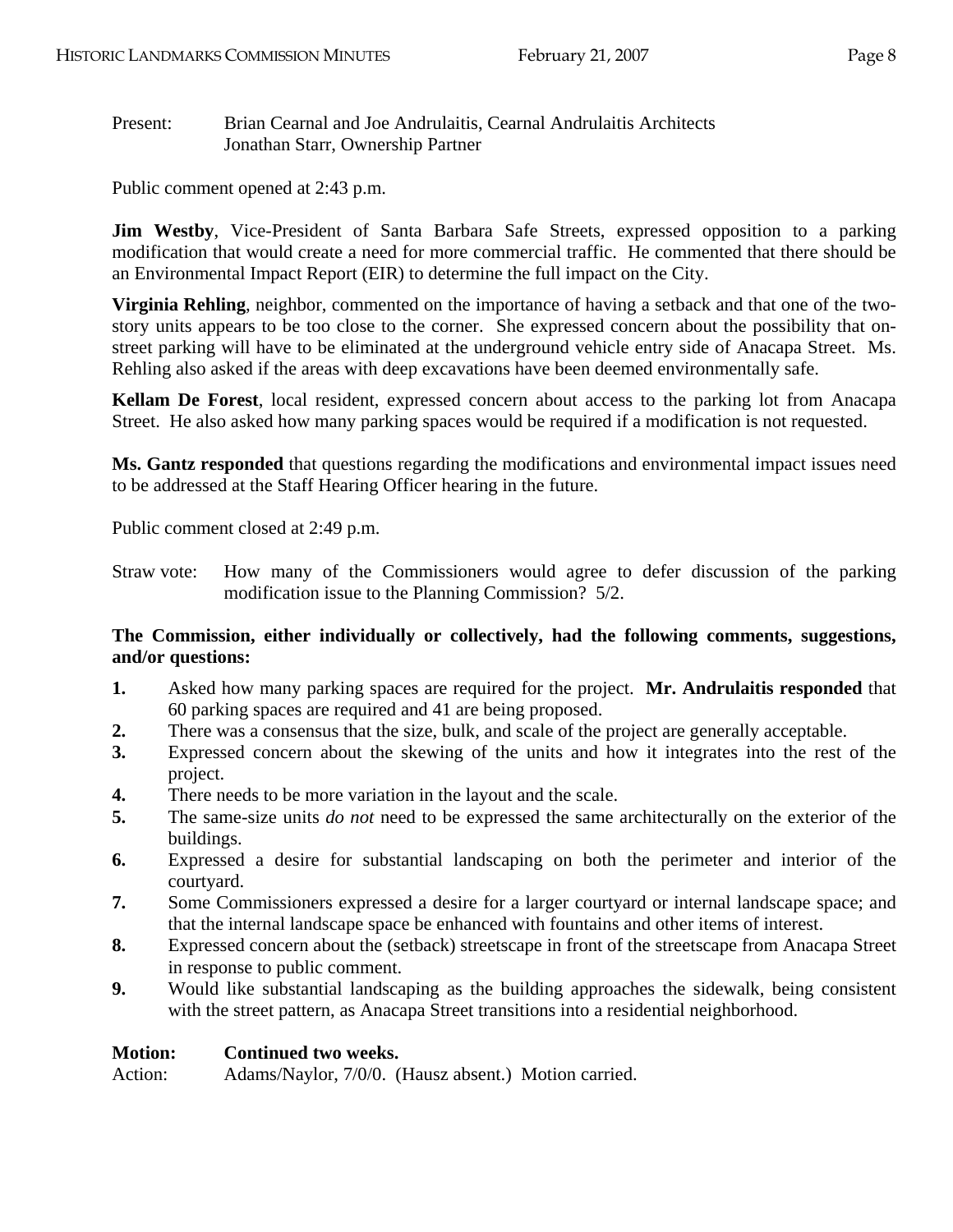# **CONCEPT REVIEW - CONTINUED**

| 7.     | <b>31 W CARRILLO ST</b>               |                   | $C-2$ Zone |
|--------|---------------------------------------|-------------------|------------|
| (3:00) | Assessor's Parcel Number: 039-321-001 |                   |            |
|        | <b>Application Number:</b>            | MST2007-00004     |            |
|        | Owner:                                | Due West, LLP     |            |
|        | Applicant:                            | Tynan Group, Inc. |            |
|        | Architect:                            | Backen Gillam     |            |
|        | <b>Business Name:</b>                 | Hotel Andalucia   |            |

(Proposed door and window changes to the south elevation and *porte-cochère* and new light fixtures, awnings, and planters on the south and west elevations. Also proposed is to change out existing tile and add new tile in the *porte-cochère* and the addition of four decorative flags over the vehicle entry on Carrillo Street.)

# **(Second Concept Review. Referred up to Full Board at Applicant's request.)**

| Present:                  | Ann Kale, Lighting Designer<br>Jim Gillam, Backem Gillam Architects<br>Derrik Eichelberger, Arcadia Studio, Landscape Architect                                                                                                                                                                                                                                                                                                                                                                                                                                                                                                                                                                                         |
|---------------------------|-------------------------------------------------------------------------------------------------------------------------------------------------------------------------------------------------------------------------------------------------------------------------------------------------------------------------------------------------------------------------------------------------------------------------------------------------------------------------------------------------------------------------------------------------------------------------------------------------------------------------------------------------------------------------------------------------------------------------|
| Straw votes:              | How many of the Commissioners could support the awnings as proposed? 0/7.                                                                                                                                                                                                                                                                                                                                                                                                                                                                                                                                                                                                                                               |
|                           | How many of the Commissioners could support traditional awnings on the building? 7/0.                                                                                                                                                                                                                                                                                                                                                                                                                                                                                                                                                                                                                                   |
| <b>Motion:</b><br>Action: | <b>Continued two weeks with the following comments:</b> 1) The Commission would not<br>support taking away the expression of an entrance in the corner tower. 2) The<br>Commission supports replacing the minimal landscaping with something more<br>substantial. 3) The Commission does not support the proposed flags or the awnings as<br>presented. 4) An enhancement in the lighting of the <i>porte-cochere</i> is supportable. 5) The<br>concept of enhancing the corner planters with tile is supportable and the Commission<br>would welcome vegetation. 6) Illumination of building façades is not allowed in El<br>Pueblo Viejo Historic District.<br>Sharpe/Boucher, 7/0/0. (Hausz absent.) Motion carried. |

Chair La Voie requested that, the next time this project is agendized, the Commission members be encouraged to make an informal site visit.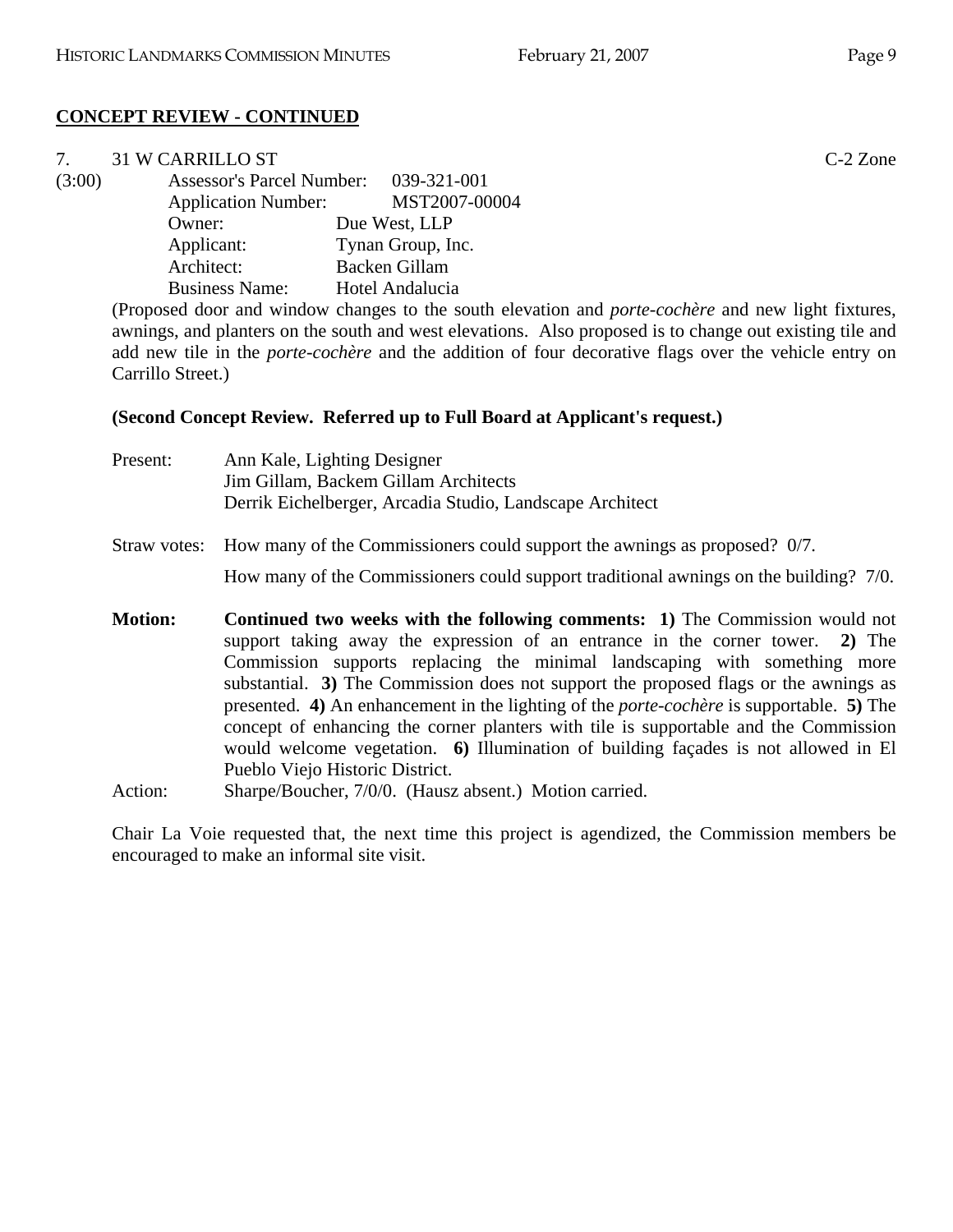# **FINAL REVIEW**

| 8.     | 1129 STATE ST                       |                                       | $C-2$ Zone |
|--------|-------------------------------------|---------------------------------------|------------|
| (3:42) |                                     | Assessor's Parcel Number: 039-231-037 |            |
|        | <b>Application Number:</b>          | MST2006-00197                         |            |
|        | Owner:                              | 1129 State Street                     |            |
|        | Agent:                              | Erica Faria - Sima Corporation        |            |
|        | Architect:                          | Douglas Keep                          |            |
|        | Landscape Architect: Martha Degasis |                                       |            |

(This is on the City's List of Potential Historic Resources and the California Inventory of Historic Resources: San Marcos Court Building. Proposed exterior renovations as follows: on the east elevation, remove existing first floor awnings, reconfigure entry, install new precast entry surrounds to match existing moldings, add cornice dental molding to match existing, add cornice band below second story windows, add new windows and entry doors, and repaint exterior. At the interior arcade off State Street, reconfigure windows and doors and add a tile wainscot. At the courtyard south wall, restore arched openings to match original design (currently filled in), restore existing paving material, reconfigure existing planting areas and add a low curb, and add new plantings in selected areas. At the west elevation, reconfigure stairs to combine 1123 and 1129 rear entrance, install new precast entry surrounds to match existing moldings, and remove existing tile roof appendage. This parcel is approximately 52,801 square feet and is located in El Pueblo Viejo Landmark District.)

#### **(Final approval of iron details is requested.)**

| Present:       | Chris Kirkley, Representing Douglas Keep, Architect  |  |
|----------------|------------------------------------------------------|--|
| <b>Motion:</b> | Final approval of the iron details as submitted.     |  |
| Action:        | Murray/Adams, 7/0/0. (Hausz absent.) Motion carried. |  |

# **PRELIMINARY REVIEW**

| 9.     | 500 NIÑOS DR                          |                                                                                                                                                                                                                                                                                                                          |
|--------|---------------------------------------|--------------------------------------------------------------------------------------------------------------------------------------------------------------------------------------------------------------------------------------------------------------------------------------------------------------------------|
| (3:44) | Assessor's Parcel Number: 017-382-002 |                                                                                                                                                                                                                                                                                                                          |
|        | <b>Application Number:</b>            | MST2002-00676                                                                                                                                                                                                                                                                                                            |
|        | Owner:                                | City of Santa Barbara                                                                                                                                                                                                                                                                                                    |
|        | Agent:                                | <b>Tynan Group</b>                                                                                                                                                                                                                                                                                                       |
|        | <b>Business Name:</b>                 | Santa Barbara Zoological Gardens                                                                                                                                                                                                                                                                                         |
|        |                                       | (Decreed from a constitute of $\mathcal{L}_{\mathcal{L}}$ ) and $\mathcal{L}_{\mathcal{L}}$ is the constraint of $\mathcal{L}_{\mathcal{L}}$ and $\mathcal{L}_{\mathcal{L}}$ is the set of $\mathcal{L}_{\mathcal{L}}$ is the set of $\mathcal{L}_{\mathcal{L}}$ is the set of $\mathcal{L}_{\mathcal{L}}$ is the set of |

(Proposal for a new 1,450 square foot structure called "the Wave", to be located at the hilltop catering and concessions area at The Santa Barbara Zoological Gardens. The new structure will consist of a concessions area, catering room, restroom facilities, and a bridal changing room for wedding events. A trellis roof will provide shading for the outdoor areas. The existing building will be removed. This parcel is on the City's Potential Historic Resource List.)

# **(PROJECT REQUIRES COMPLIANCE WITH PLANNING COMMISSION RESOLUTION NO.054-06)**

Present: Ken Radtkey and Adam Sharkey, Blackbird Architects Nancy McToldridge, Santa Barbara Zoo

 $P-R/SD-3$  Zone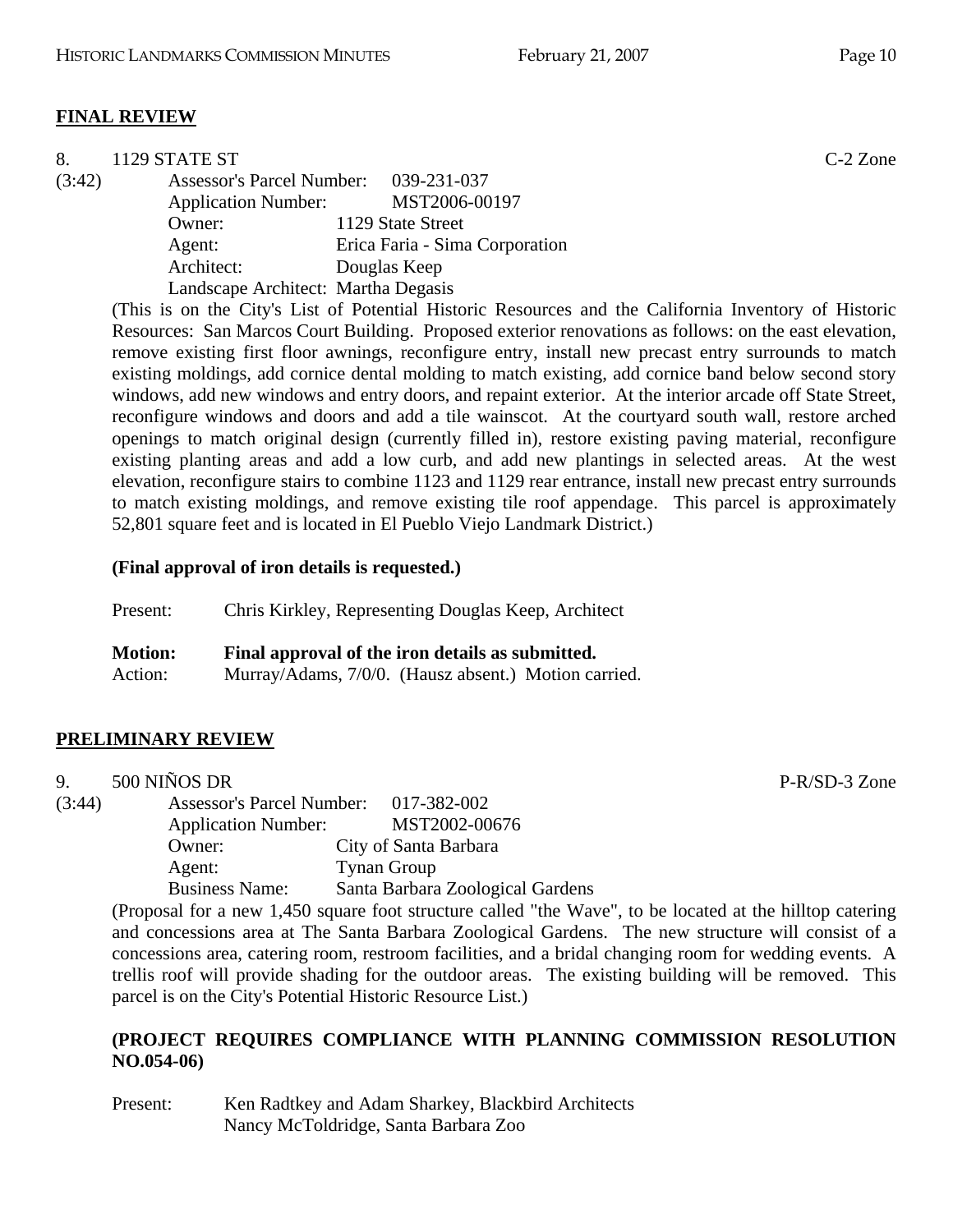**Motion: Continued two weeks with the comment that there needs to be a better integration of the modern and craftsman elements, the applicant should choose between the two, and it should be expressed throughout the project.** 

Action: Sharpe/Boucher, 7/0/0. (Hausz absent.) Motion carried.

#### **PRELIMINARY REVIEW**

#### 10. 500 NIÑOS DR P-R/SD-3 Zone

(4:07) Assessor's Parcel Number: 017-382-002 Application Number: MST2003-00032 Owner: City of Santa Barbara Agent: Tynan Group<br>Architect: Blackbird Arc **Blackbird Architects** 

(Proposal for a California Condor exhibit and holding area consisting of a woven mesh enclosure, rock elements, renovation of an existing water feature and eagle holding area at the Santa Barbara Zoological Gardens.)

# **(PROJECT REQUIRES COMPLIANCE WITH PLANNING COMMISSION RESOLUTION NO.054-06)**

| Present:       | Ken Radtkey and Matthew Eastwood, Blackbird Architects<br>Alan Varsik, Santa Barbara Zoo                                                     |
|----------------|----------------------------------------------------------------------------------------------------------------------------------------------|
| <b>Motion:</b> | Preliminary approval and continued indefinitely to the Consent Calendar with the<br>condition that the concrete supports shall be minimized. |
| Action:        | Boucher/Naylor, 6/0/0. (Hausz/Sharpe absent.) Motion carried.                                                                                |

# **IN-PROGRESS REVIEW**

11. 433 E CABRILLO BLVD HRC-2/SP-1/SD-3 Zone

| <b>II.</b> | 433 E CADRILLO DL V <i>D</i>     |                             |
|------------|----------------------------------|-----------------------------|
| (4:22)     | <b>Assessor's Parcel Number:</b> | 017-680-009                 |
|            | <b>Application Number:</b>       | MST95-00175                 |
|            | Applicant:                       | Parker Family Trust         |
|            | Agent:                           | <b>Richard Fogg</b>         |
|            | Architect:                       | Daun St. Amand              |
|            | Architect:                       | Henry Lenny Design Studio   |
|            | Architect:                       | <b>Gregory Burnett</b>      |
|            | <b>Business Name:</b>            | Park Plaza Waterfront Hotel |
|            |                                  |                             |

(This is a revised proposal for a 150-room, three-story luxury hotel located on a three-acre development envelope that received a substantial conformance determination on June 1, 2001. The proposal is a 196,715 square foot hotel that includes 128 subterranean level parking spaces, pool cabana, spas, health club, meeting rooms, and restaurant. The project previously received preliminary approval from the Historic Landmarks Commission on August 15, 2001.)

**(Continued In-Progress Review of design changes to exterior elevations including doors, windows and balconies. Massing and footprint of the building remains unmodified.)** 

**(PROJECT MAY REQUIRE SUBSTANTIAL CONFORMANCE DETERMINATION AND COMPLIANCE WITH CITY ORDINANCE NO. 4920.)**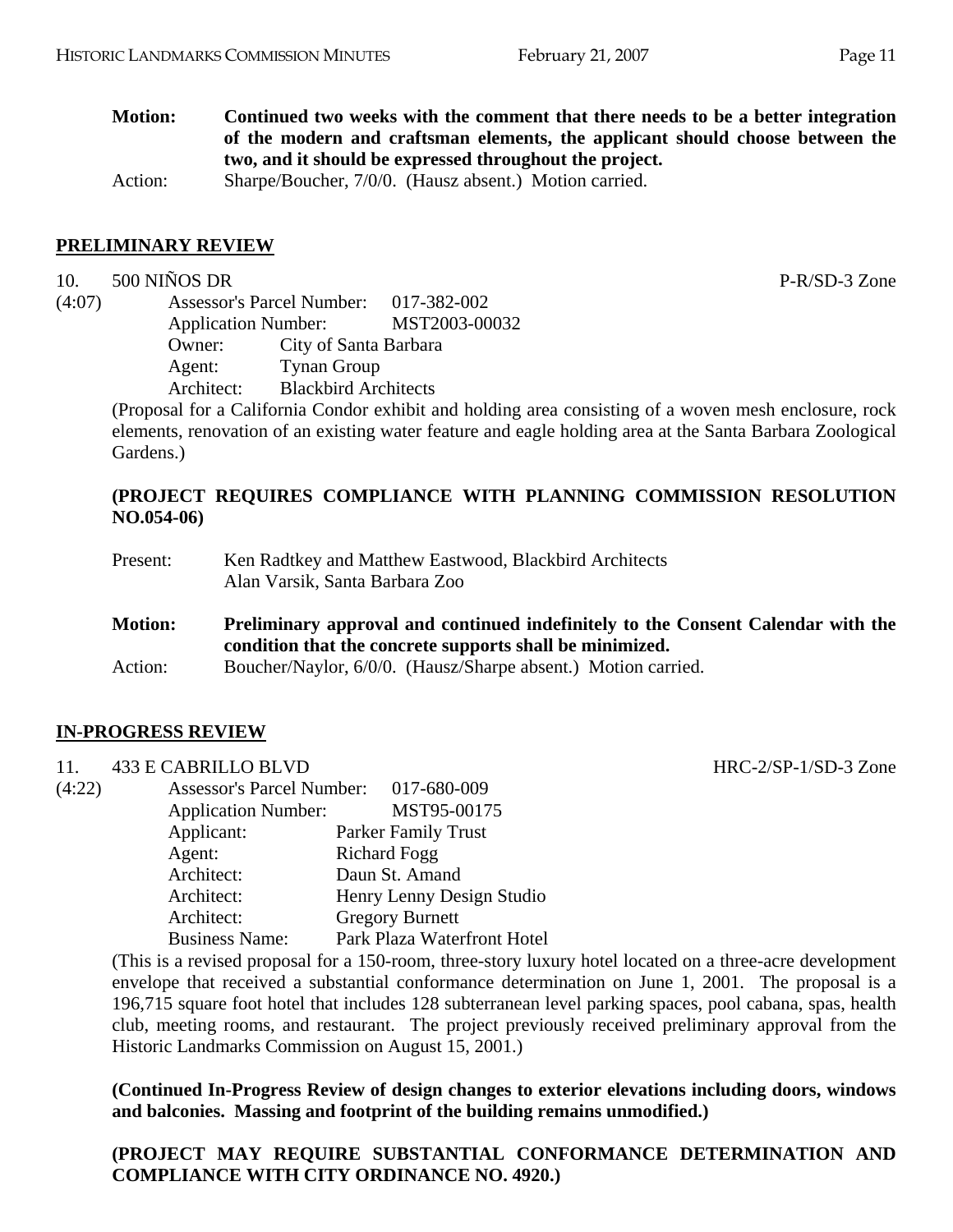| Present:       | Henry Lenny, Architect<br>Greg Burnett, Gensler Architects                                                                                                                                                                                                                                                                                                                                                                                                          |
|----------------|---------------------------------------------------------------------------------------------------------------------------------------------------------------------------------------------------------------------------------------------------------------------------------------------------------------------------------------------------------------------------------------------------------------------------------------------------------------------|
| <b>Motion:</b> | <b>Continued two weeks with the following comments: 1)</b> The changes to the left side of<br>the west elevation are supportable. 2) The interpretation of the cast iron balcony detail is<br>supportable. 3) Restudy the transom over the windows, particularly the left side of the<br>west elevation. 4) Resolve the proportion of the French doors on the east courty and<br>elevation. 5) The Commission looks forward to an enhancement of the CADD drawings. |

Action: Pujo/Adams, 7/0/0. (Hausz absent.) Motion carried.

# **CONCEPT REVIEW - CONTINUED**

12. 12 E MONTECITO ST Annual Structure of the HRC-2/SD-3 Zone

| (4:36) | <b>Assessor's Parcel Number:</b> |                        | 033-051-016                                                       |
|--------|----------------------------------|------------------------|-------------------------------------------------------------------|
|        | <b>Application Number:</b>       |                        | MST95-00044                                                       |
|        | Architect:                       | <b>Gregory Burnett</b> |                                                                   |
|        | Applicant:                       |                        | Rodney James Shull Memorial Foundation                            |
|        | Architect:                       |                        | Henry Lenny Design Studio                                         |
|        |                                  |                        | (Proposal to construct an 11 001 square foot two story youth host |

(Proposal to construct an 11,091 square foot two-story youth hostel with 100 beds and 60 parking spaces on a vacant parcel.)

#### **(Continued Concept Review of the revised design of a previously approved youth hostel.)**

# **(COMMENTS ONLY; REDESIGNED PROJECT WOULD REQUIRE ENVIRONMENTAL ASSESSMENT, COASTAL REVIEW, AND A DETERMINATION OF SUBSTANTIAL CONFORMANCE BY THE PLANNING COMMISSION.)**

| Present: | Henry Lenny, Architect             |
|----------|------------------------------------|
|          | Greg Burnett, Gensler Architects   |
|          | Philip Suding, Landscape Architect |

#### **The Commission, either individually or collectively, had the following comments, suggestions, and/or questions:**

- **1.** Expressed general support for the plan and concept.
- **2.** Requested at least one significant skyline tree.
- **3.** Expressed concern about the bicycle parking location. Suggested exploring the possibility of having bicycle lockers and requested that the location of the bicycle parking be closer to a public area near an entrance.
- **4.** Requested incorporation of public art in the courtyard area.
- **5.** Supported the concept of the gravel perimeter with a succulent palette.
- **6.** Expressed support for the use of jacarandas.
- **7.** Expressed concern about the use of olive trees in the courtyard and suggested raising the planters as a possible solution.
- **Motion: Continued two weeks with the comment that the Historic Landmarks Commission recommends to the Planning Commission that this project is in substantial conformance with the previously approved plans, and recommends that parking be minimized to the extent possible.**
- Action: Naylor/Murray, 7/0/0. (Hausz absent.) Motion carried.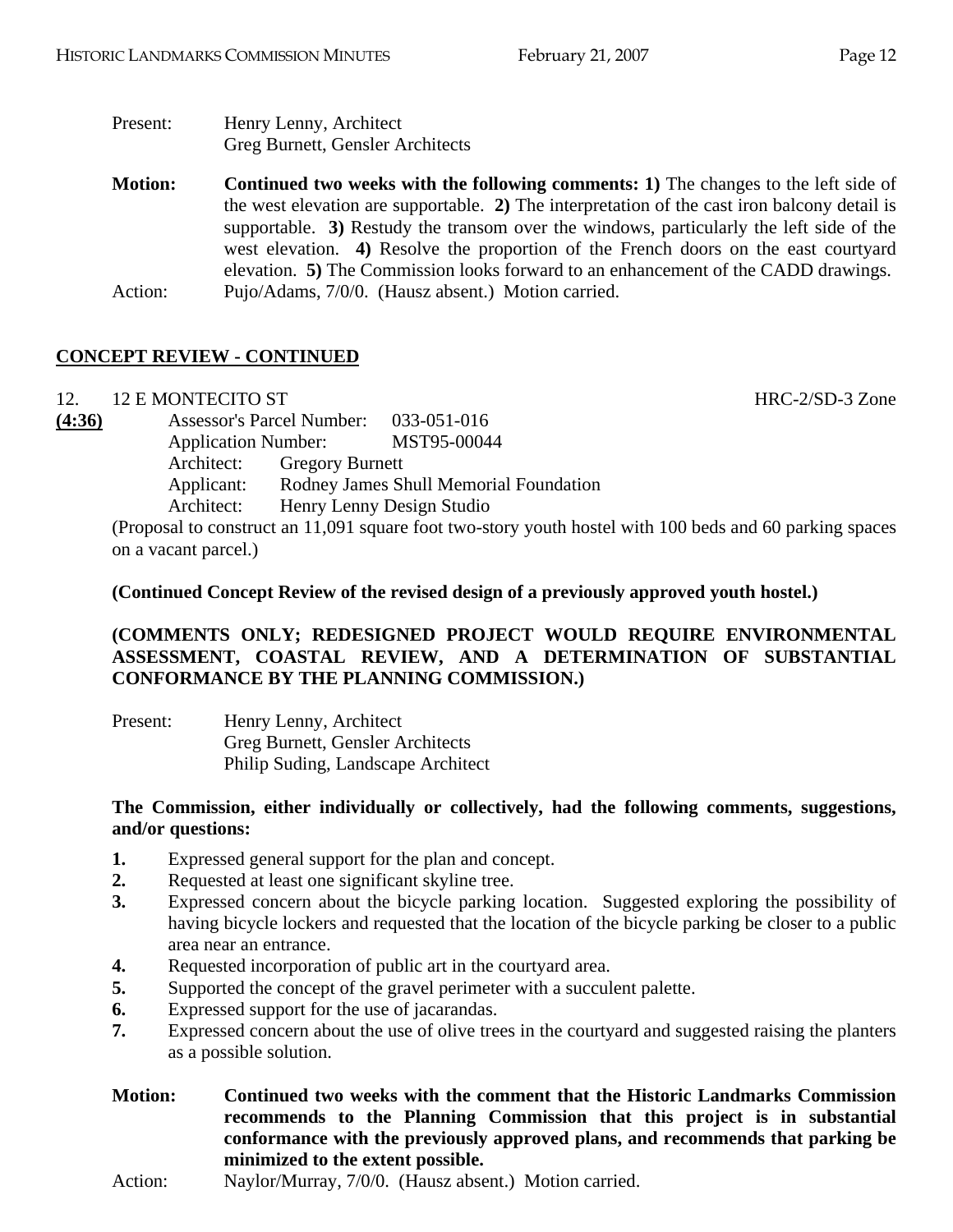$R-2/4.0/R-H$  Zone

#### **FINAL REVIEW**

| 13.    | 1900 LASUEN RD             |                                       |
|--------|----------------------------|---------------------------------------|
| (5:05) |                            | Assessor's Parcel Number: 019-170-022 |
|        | <b>Application Number:</b> | MST2005-00490                         |
|        | Owner:                     | <b>Orient Express Hotels</b>          |
|        | Applicant:                 | El Encanto, Inc.                      |
|        | Architect:                 | Henry Lenny Design Studio             |
|        | <b>Business Name:</b>      | El Encanto Hotel                      |

(This is a Structure of Merit. Proposal to review the Master Plan for the El Encanto Hotel. The planned revisions to the site include relocating cottages, adding new cottages, new landscaping, parking additions and improvements and expansion of the main hotel structure. This portion of the work is Phase II and includes the main building, relocation of the swimming pool, the west parking lot, the historic arbor, and units 2, 3, 4, 17, 18, 19, 25, 26, 27, 28 and 29. Review of additional phases will follow. Phase I of the project (MST99-00305) is complete.)

#### **(Final approval of architectural details is requested for the Main Building of Group B.)**

# **(PROJECT REQUIRES COMPLIANCE WITH PLANNING COMMISSION RESOLUTION NO. 057-04.)**

| Present: | Alexandra Cole, Historian         |
|----------|-----------------------------------|
|          | Minh Pham, Representing Ownership |
|          | Henry Lenny, Architect            |

- **Motion: Continued two weeks to the Consent Calendar with the following comments: 1)** On Detail 8, Page 1.12.13, the material at the rail base needs to be resolved. **2)** There should not be any roof vents on the east side of the building nor any exposed air conditioning equipment. **3)** The equipment on the west side of the building should be completely screened.
- Action: Sharpe/Boucher, 6/0/1. (Adams abstained. Hausz absent.) Motion carried.

# **CONCEPT REVIEW - NEW**

14. 1900 LASUEN RD R-2/4.0/R-H Zone

| (5:29) | <b>Assessor's Parcel Number:</b> | 019-170-022                  |
|--------|----------------------------------|------------------------------|
|        | <b>Application Number:</b>       | MST2005-00490                |
|        | Owner:                           | <b>Orient Express Hotels</b> |
|        | Applicant:                       | El Encanto, Inc.             |
|        | Architect:                       | Henry Lenny Design Studio    |
|        | <b>Business Name:</b>            | El Encanto Hotel             |

(This is a Structure of Merit. Proposal to review the Master Plan for the El Encanto Hotel. The planned revisions to the site include relocating cottages, adding new cottages, new landscaping, parking additions and improvements and expansion of the main hotel structure. This portion of the work is Phase II and includes the main building, relocation of the swimming pool, the west parking lot, the historic arbor, and units 2, 3, 4, 17, 18, 19, 25, 26, 27, 28 and 29. Review of additional phases will follow. Phase I of the project (MST99-00305) is complete.)

#### **(Continued Concept Review of the Master Site Landscape Plan, Group F.)**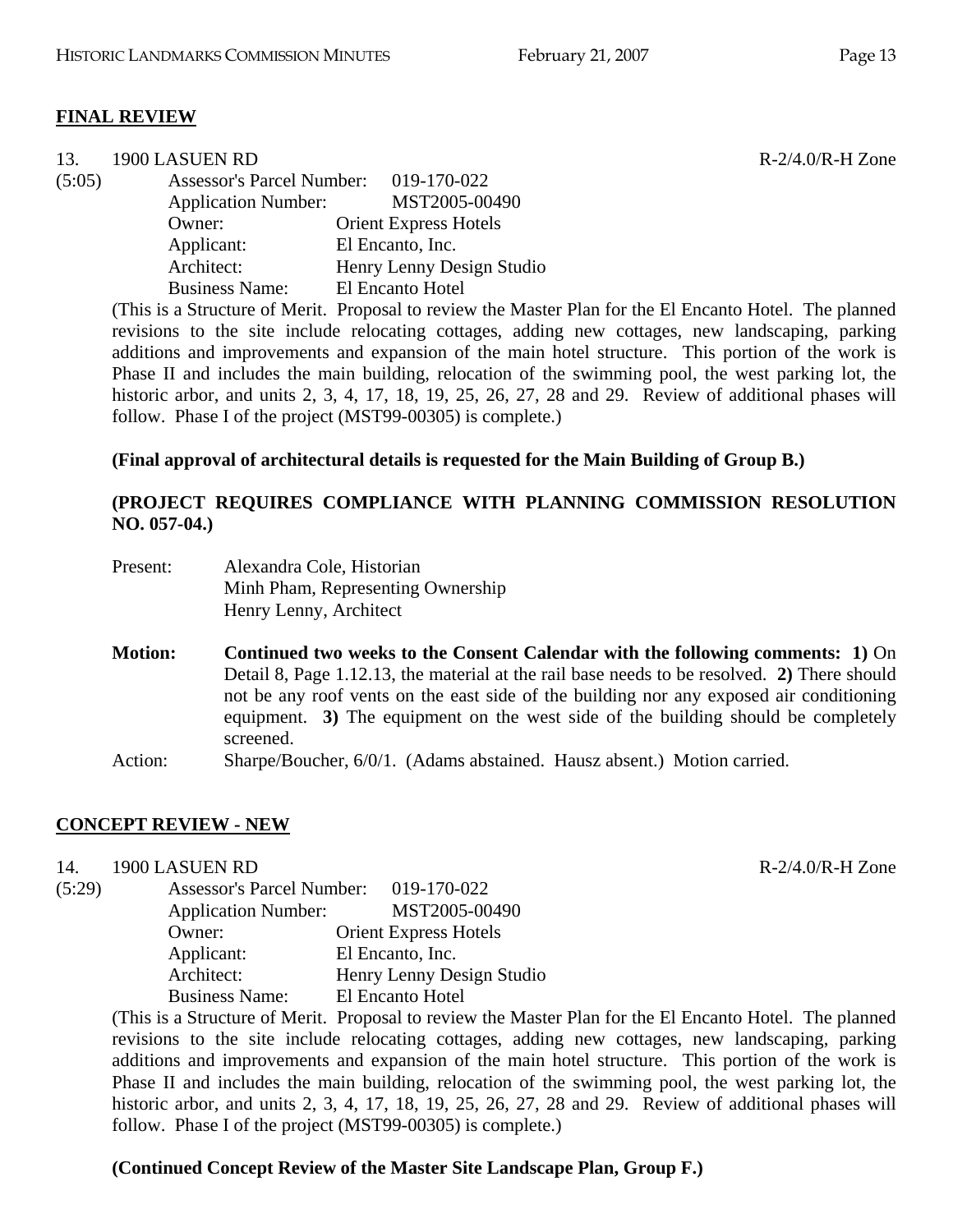# **(PROJECT REQUIRES HISTORIC RESOURCE FINDINGS AND COMPLIANCE WITH PLANNING COMMISSION RESOLUTION NO. 057-04.)**

Present: Katie O'Reilly Rogers, Landscape Architect Alexandra Cole, Historian Minh Pham, Representing Ownership

Public comment opened at 5:35 p.m.

Kellam De Forest, local resident, asked if the tennis court previously proposed is no longer part of this project. Chair La Voie responded that it is not.

Public comment closed at 5:35 p.m.

**Motion: Continued two weeks with the comment that the Commission wants to see the site plan delineated to clearly indicate which landscape areas were previously approved, along with date of approval, and which areas have not yet been approved.**  Action: Naylor/Sharpe, 7/0/0. (Hausz absent.) Motion carried.

# **CONSENT CALENDAR**

# **FINAL REVIEW**

A. 1210 STATE ST C-2 Zone

Assessor's Parcel Number: 039-183-019 Application Number: MST2005-00323 Owner: Granada Tower, LLC Architect: Cearnal Andrulaitis, LLP

(This is a revised project description: This structure is on the City's List of Potential Historic Resources. Proposal to convert the 7th and 8<sup>th</sup> and a portion of the 9th floors (approximately 6,444 square feet) from office space to 2 residential condominium units. The project also includes replacing the existing exterior fire escape with a new stair tower, replacing the existing wood frame roof structure with a new steel frame roof structure, constructing a recessed rooftop mechanical equipment well with roof access stairs, adding rooftop dormers and windows, and reopening existing window rough openings (2 windows each on six floors), and adding wrought iron railing at the 7th floor patio on the south elevation of the Granada Tower. This is on the City's Potential Historic Resources list.)

**(Review of tri-pod frame details for temporary wireless antennas to be relocated to top of roof.)** 

**Final approval as submitted with the finding that the proposal is in substantial conformance with the building envelope previously approved by the Historic Landmarks Commission, and with the condition that the temporary antenna mount will be allowed to remain in place for a period not to exceed 18 months.** (Boucher opposed. Adams/Sharpe abstained.)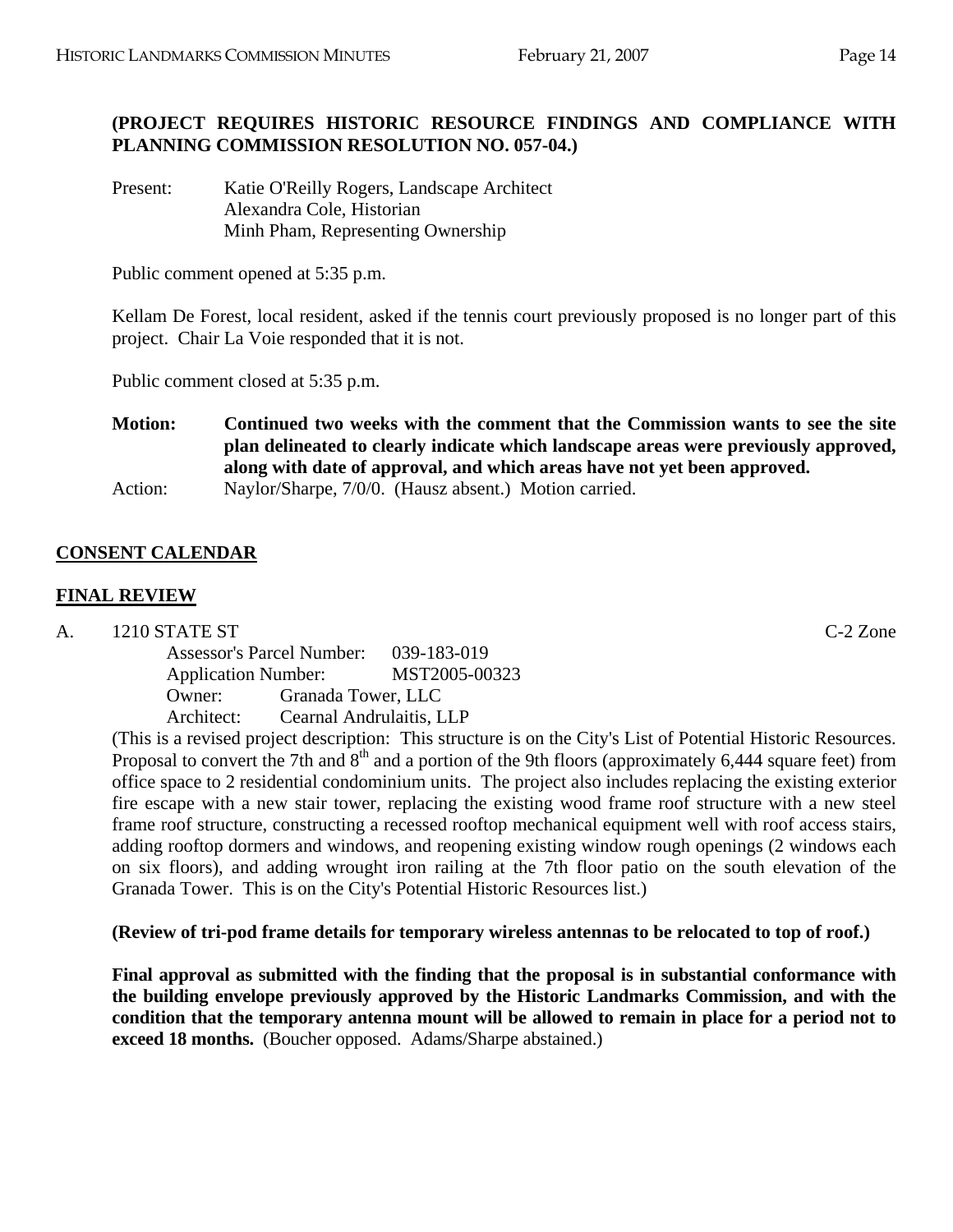# **NEW ITEM – PUBLIC HEARING**

B.  $617-623$  DE LA VINA ST  $R-3/R-4$  Zone

Assessor's Parcel Number: 037-121-009 Application Number: MST2007-00053 Owner: Nancy R. Smith, 2005 Revocable Trust Applicant: James Boudet

(This is on the City's List of Potential Historic Resources: Casalino Bungalow Court. Proposal to remove old meter service and install a new electrical meter pack and new subpanels on 16 residential units. New lines will be installed underground. Staff Hearing officer approval will be required for a zoning modification to allow the meter pack to be located in the interior yard setback.)

#### **(COMMENTS ONLY; PROJECT REQUIRES ENVIRONMENTAL ASSESSMENT AND STAFF HEARING OFFICER APPROVAL OF A ZONING MODIFICATION.)**

**Continued indefinitely to the Staff Hearing Officer with positive comments and then to the Historic Landmarks Commission Staff for final approval.**

#### **NEW ITEM**

C. 433 E CABRILLO BVLD HRC-2/SP-1/SD-3 Zone

| <b>Assessor's Parcel Number:</b> | 017-680-009                 |
|----------------------------------|-----------------------------|
| <b>Application Number:</b>       | MST2007-00059               |
| Owner:                           | American Tradition, LLC     |
| Agent:                           | Richard Fogg, Attorney      |
| <b>Business Name:</b>            | Park Plaza Waterfront Hotel |

(This is a Structure of Merit: Former Puritan Ice House constructed in 1922 and demolished in 1991. Proposal to replace an existing chain link fence with 6'-0" tall "no climb" security fencing at the perimeter of three sides of a parcel and install same at the fourth side of a three-acre property known as the Park Plaza Waterfront Hotel.)

# **(PROJECT REQUIRES HISTORIC RESOURCE FINDINGS.)**

**Final approval as submitted for a period not to exceed six months. Historic Resource findings were made as follows: The project will not cause a substantial adverse change in the significance of an historical resource.** 

# **FINAL REVIEW**

D. 3030 DE LA VINA ST C-2/SD-2 Zone

Assessor's Parcel Number: 051-121-014 Application Number: MST2007-00030 Owner: Housing Authority of the City of Santa Barbara Applicant: Thomas Moore

(This is on the City's List of Potential Historic Resources. Proposal to raise the rear patio by approximately two feet and construct a deck, replace wood fencing, replace windows in kind, remove as-built lights and install new light fixtures, remove an exterior water heater closet, paint building exterior, and install a memorial plaque on the front elevation of the building.)

**(Final approval of tile plaque and exterior color selection is requested.)** 

**Postponed to March 7, 2007, at applicant's request.**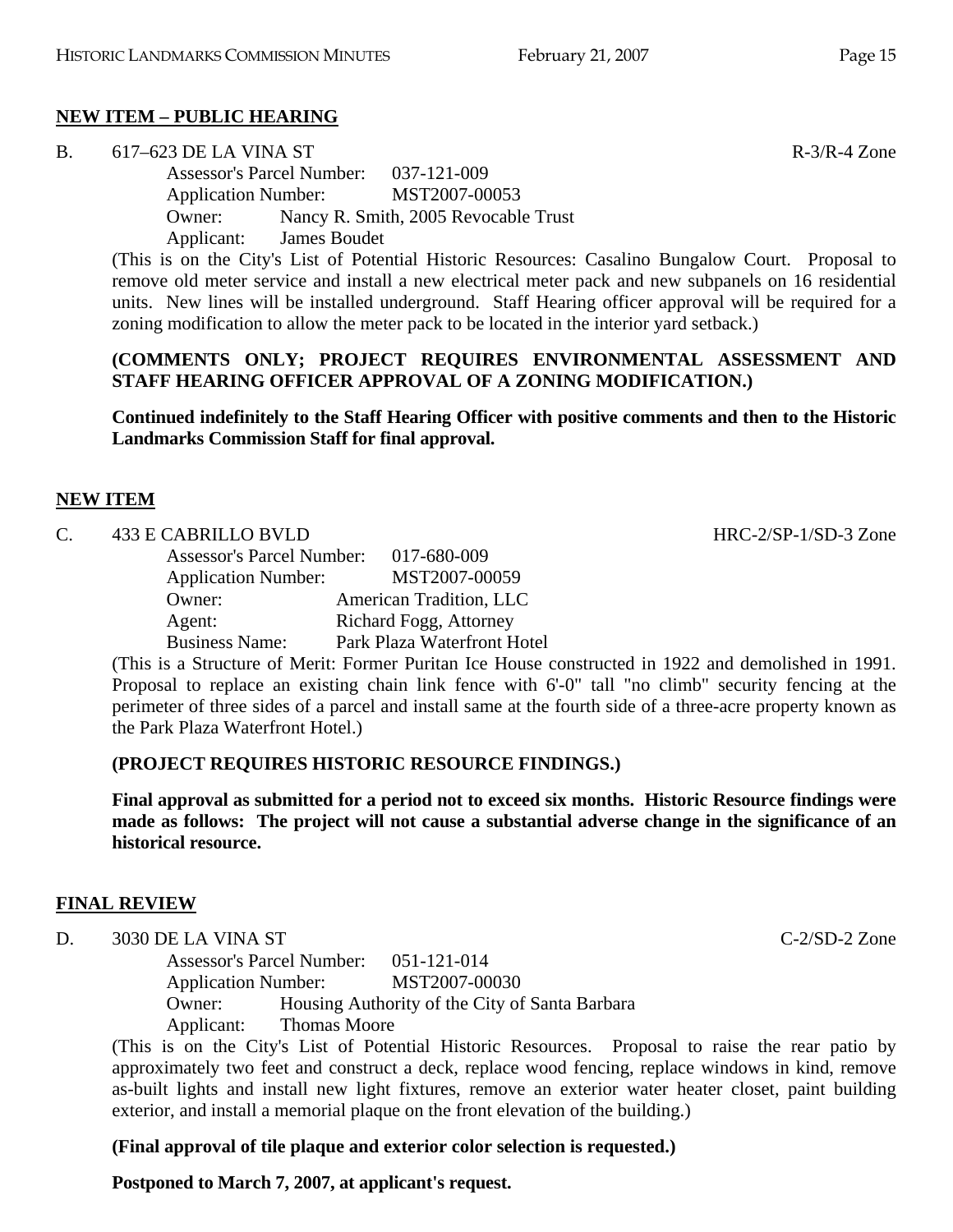# **REVIEW AFTER FINAL**

| Е. | 1023 STATE ST                                                                | $C-2$ Zone |
|----|------------------------------------------------------------------------------|------------|
|    | Assessor's Parcel Number: 039-281-015                                        |            |
|    | Application Number: MST2007-00024                                            |            |
|    | Jane L. Alexander Trust<br>Owner:                                            |            |
|    | Applicant: K. Frank, LLC                                                     |            |
|    | (Proposal to repaint commercial building exterior and change awning fabric.) |            |

#### **(Continued review after final of change to awning fabric.)**

#### **Final approval as submitted of walnut tweed Sunbrella fabric.**

#### **FINAL REVIEW**

#### F. 28 W CABRILLO BLVD **HRC-2/SD-3** Zone

| <b>Assessor's Parcel Number:</b> | 033-102-017                 |
|----------------------------------|-----------------------------|
| <b>Application Number:</b>       | MST2006-00754               |
| Owner:                           | <b>Beach Motel Partners</b> |
| Architect:                       | Larry Clark                 |
| <b>Business Name:</b>            | Harbor View Inn             |

(Proposal to construct a 154 square foot addition for two new swimming pool restrooms under the existing arches at the Harbor View Inn. The area of work is not visible from the street or any public areas. The project will require Development Plan Approval findings and coastal review on a parcel of approximately 7,405 square feet.)

#### **(Final approval of planter and door details is requested.)**

#### **Final approval as submitted.**

#### **FINAL REVIEW**

G. 227 E PUEBLO ST

Assessor's Parcel Number: 025-132-009 Application Number: MST2006-00429 Owner: Lori Smyth Architect: Tom Meaney

(This is a revised project description. This structure is City Landmark-worthy: Gansl House. Proposal to remove 4,445 square feet of hardscape walkways, patios and pool deck and install 2,750 square feet of new landscaping in the rear yard. Also proposed is to remodel the existing swimming pool, construct a 170 square foot open air cabana with fireplace, and a 540 square foot three-car carport with realigned driveway. This 25,000 square foot parcel is currently developed with a 5,000 square foot two-story single-family residence, an 800 square foot swimming pool, and an 890 square foot detached accessory structure. In order to conform to the Zoning Ordinance, 390 square feet of the accessory structure encroaching into the setbacks will be demolished, resulting in an accessory structure of 500 square feet inside the setbacks.)

#### **(Final approval of sandstone veneer details is requested.)**

**Final approval as submitted.** (Murray abstained.)